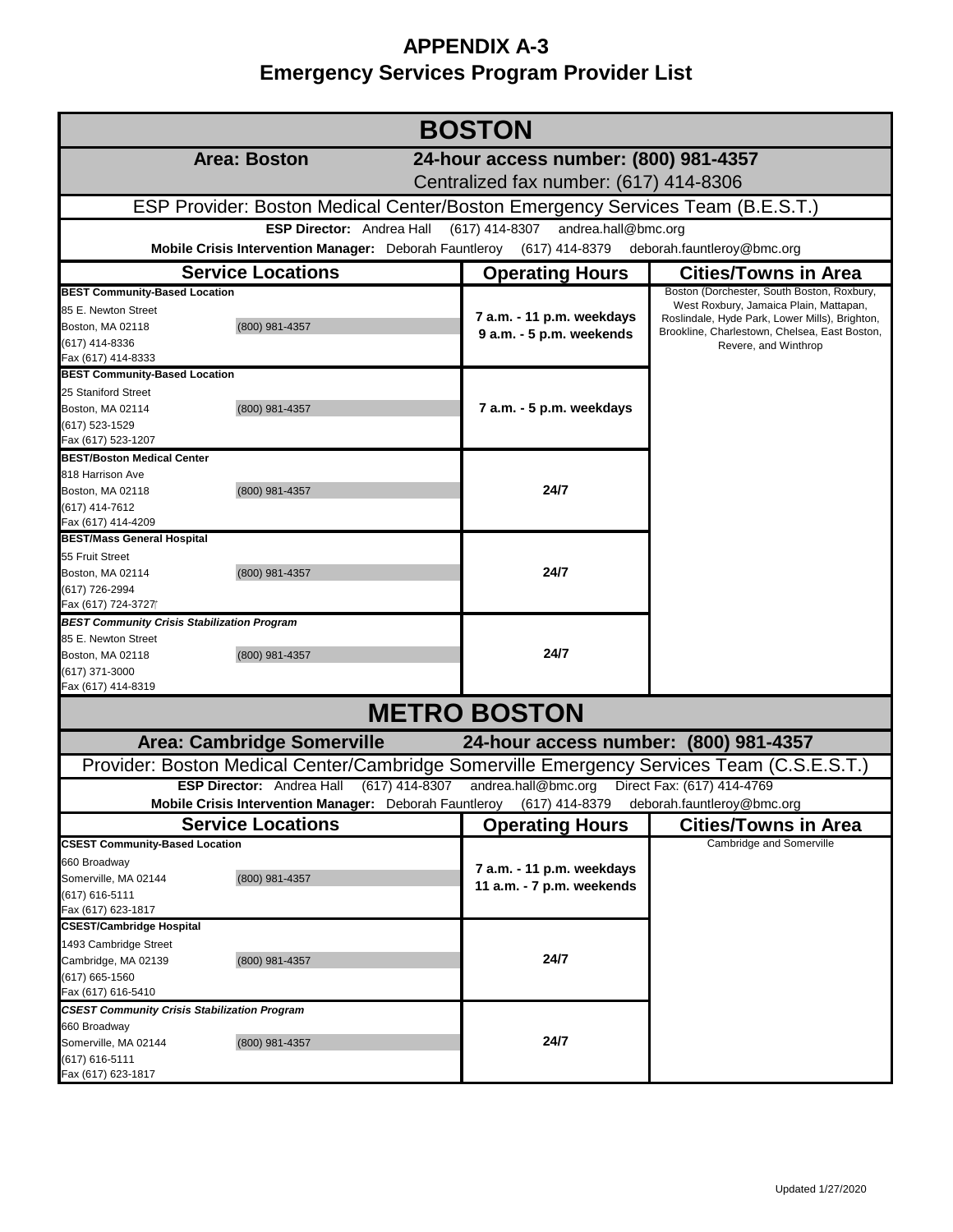|                                           | Area: Norwood                                                                                                     | 24-hour access number: (800) 529-5077         |                                                                                      |
|-------------------------------------------|-------------------------------------------------------------------------------------------------------------------|-----------------------------------------------|--------------------------------------------------------------------------------------|
|                                           |                                                                                                                   | <b>ESP Provider: Riverside Community Care</b> |                                                                                      |
|                                           | <b>ESP Director:</b> Sue Burton                                                                                   | (781) 769-8674 sburton@riversidecc.org        |                                                                                      |
|                                           | Mobile Crisis Intervention Manager: Wen-Hui Yang (800) 529-5077 wenhuiyang@riversidecc.org                        |                                               |                                                                                      |
|                                           | <b>Service Locations</b>                                                                                          | <b>Operating Hours</b>                        | <b>Cities/Towns in Area</b>                                                          |
| <b>Riverside Community-Based Location</b> |                                                                                                                   |                                               | Canton, Dedham, Dover, Foxboro, Medfield,                                            |
| 190 Lenox Street                          |                                                                                                                   |                                               | Millis, Needham, Newton, Norfolk, Norwood,                                           |
| Norwood, MA 02062                         | (800) 529-5077                                                                                                    | 8 a.m. - 8 p.m. weekdays                      | Plainville, Sharon, Walpole, Wellesley, Weston,<br>Westwood, and Wrentham            |
| (781) 769-8674                            |                                                                                                                   |                                               |                                                                                      |
| Fax (781) 440-0740                        |                                                                                                                   |                                               |                                                                                      |
| <b>Riverside Community-Based Location</b> |                                                                                                                   |                                               |                                                                                      |
| 15 Beacon Ave                             |                                                                                                                   | 8 p.m. - 8 a.m. weekdays                      |                                                                                      |
| Norwood, MA 02062                         | (800) 529-5077                                                                                                    | 24 hours weekends                             |                                                                                      |
| (781) 769-8674                            |                                                                                                                   |                                               |                                                                                      |
| Fax (781) 769-6072                        | Riverside Community Crisis Stabilization Program                                                                  |                                               |                                                                                      |
| 15 Beacon Ave                             |                                                                                                                   |                                               |                                                                                      |
| Norwood, MA 02062                         | (800) 529-5077                                                                                                    | 24/7                                          |                                                                                      |
| (781) 769-1342                            |                                                                                                                   |                                               |                                                                                      |
| Fax (781) 769-0197                        |                                                                                                                   |                                               |                                                                                      |
|                                           | <b>Area: South Shore</b>                                                                                          | 24-hour access number: (800) 528-4890         |                                                                                      |
|                                           | <b>ESP Provider: South Shore Mental Health (SSMH)</b>                                                             |                                               |                                                                                      |
|                                           | ESP Director: Amy Pearlman (617) 774-6065                                                                         | apearlma@ssmh.org                             |                                                                                      |
|                                           | Mobile Crisis Intervention Manager: Rosi Olmstead                                                                 | (617) 869-2546                                | rolmstea@ssmh.org                                                                    |
|                                           | <b>Service Locations</b>                                                                                          | <b>Operating Hours</b>                        | <b>Cities/Towns in Area</b>                                                          |
| <b>SSMH Community-Based Location</b>      |                                                                                                                   |                                               | Braintree, Cohasset, Hingham, Hull, Milton,                                          |
| 460 Quincy Ave                            |                                                                                                                   |                                               | Norwell, Quincy, Randolph, Scituate, and                                             |
| Quincy, MA 02169                          | (800) 528-4890                                                                                                    | 24/7                                          | Weymouth                                                                             |
| (617) 774-6036                            |                                                                                                                   |                                               |                                                                                      |
| Fax (617) 479-0356                        |                                                                                                                   |                                               |                                                                                      |
|                                           | <b>SSMH Community Crisis Stabilization Program</b>                                                                |                                               |                                                                                      |
| 460 Quincy Ave                            |                                                                                                                   |                                               |                                                                                      |
| Quincy, MA 02169                          | (800) 528-4890                                                                                                    | 24/7                                          |                                                                                      |
| (617) 774-6036                            |                                                                                                                   |                                               |                                                                                      |
| Fax (617) 479-0356                        |                                                                                                                   |                                               |                                                                                      |
|                                           |                                                                                                                   | <b>WESTERN MASSACHUSETTS</b>                  |                                                                                      |
|                                           | <b>Area: The Berkshires</b>                                                                                       | 24-hour access number: (800) 252-0227         |                                                                                      |
|                                           | ESP Provider: The Brien Center for Mental Health and Substance Abuse                                              |                                               |                                                                                      |
|                                           | <b>Acting ESP Director: Janice Prichett</b><br>Mobile Crisis Intervention Manager: Richard Collins (413) 629-1072 | $(413) 629 - 1190$                            | jpric@briencenter.org<br>rcoll@briencenter.org                                       |
|                                           | <b>Service Locations</b>                                                                                          | <b>Operating Hours</b>                        | <b>Cities/Towns in Area</b>                                                          |
|                                           | The Brien Center Community-Based Location                                                                         |                                               | Adams, Alford, Becket, Cheshire, Clarksburg,                                         |
| 34 Pomeroy Ave                            |                                                                                                                   |                                               | Dalton, Egremont, Florida, Great Barrington,                                         |
| Pittsfield, MA 01201                      | (800) 252-0227                                                                                                    | 24/7                                          | Hancock, Hinsdale, Lanesboro, Lee, Lenox,<br>Monroe, Monterey, Mount Washington, New |
| (413) 499-0412                            |                                                                                                                   |                                               | Ashford, New Marlboro, North Adams, Otis, Peru,                                      |
| Fax (413) 499-0995                        |                                                                                                                   |                                               | Pittsfield, Richmond, Sandisfield, Savoy,                                            |
|                                           | The Brien Center Community-Based Location                                                                         |                                               | Sheffield, Stockbridge, Tyringham, Washington,                                       |
| 741 North Street                          |                                                                                                                   | 8 a.m. - 8p.m.                                | West Stockbridge, Williamstown, and Windsor                                          |
| Pittsfield, MA 01201                      | (800) 252-0227                                                                                                    | 7 days/week                                   |                                                                                      |
| (413) 499-0412                            |                                                                                                                   |                                               |                                                                                      |
| Fax (413) 499-0995                        | The Brien Center Community-Based Location                                                                         |                                               |                                                                                      |
| 25 Marshall Street                        |                                                                                                                   |                                               |                                                                                      |
| North Adams, MA 01247                     | (800) 252-0227                                                                                                    | 9 a.m. - 5 p.m. weekdays                      |                                                                                      |
| (413) 664-4541                            |                                                                                                                   |                                               |                                                                                      |
| Fax (413) 662-3311                        |                                                                                                                   |                                               |                                                                                      |
|                                           |                                                                                                                   |                                               |                                                                                      |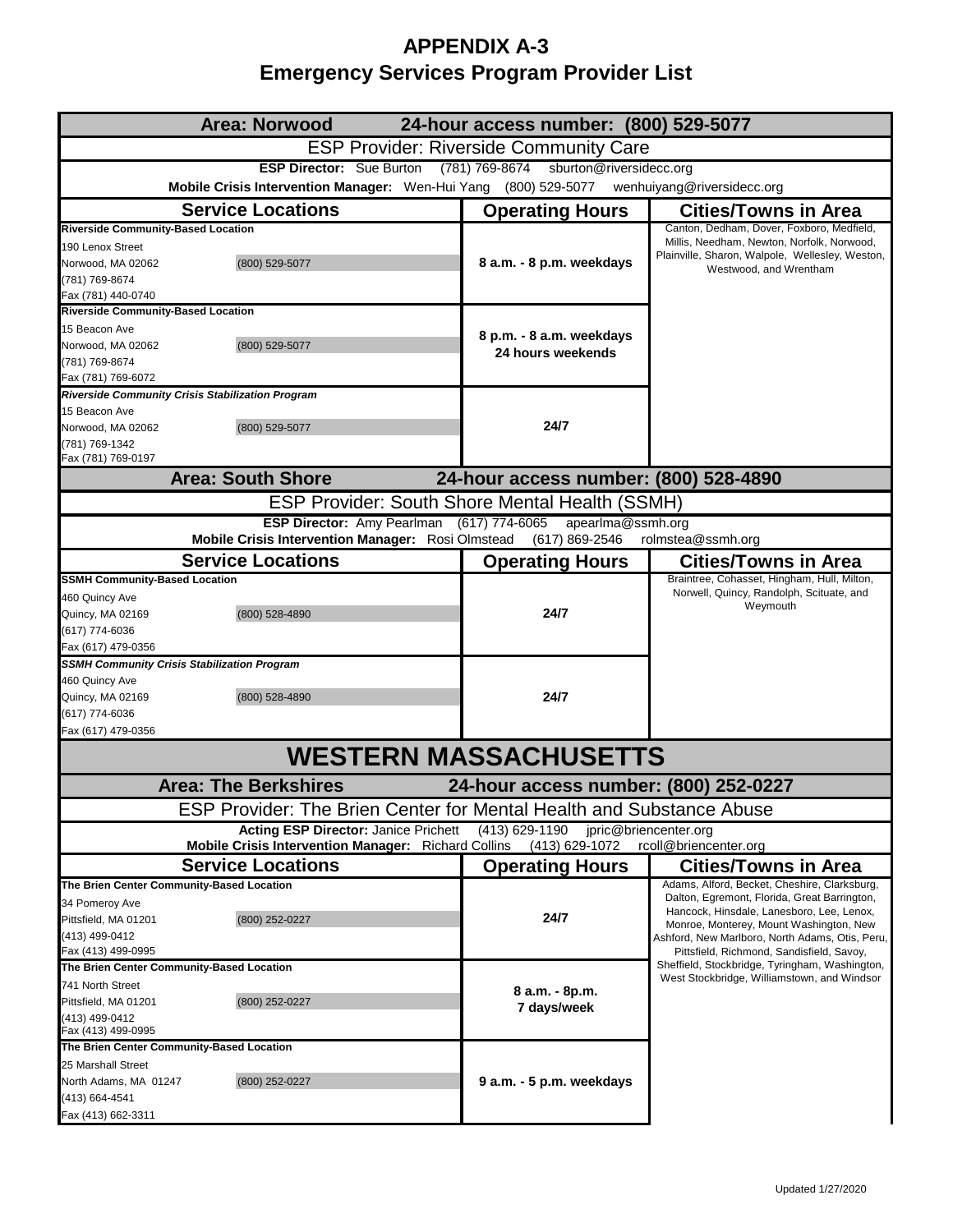| The Brien Center Community-Based Location                                  |                                                                                                           |                                                     |                                                                                                                                  |
|----------------------------------------------------------------------------|-----------------------------------------------------------------------------------------------------------|-----------------------------------------------------|----------------------------------------------------------------------------------------------------------------------------------|
| 60 Cottage Street                                                          |                                                                                                           |                                                     |                                                                                                                                  |
| Great Barrington, MA 01230                                                 | (800) 252-0227                                                                                            | 9 a.m. - 5 p.m. weekdays                            |                                                                                                                                  |
| (413) 664-4541                                                             |                                                                                                           |                                                     |                                                                                                                                  |
| Fax (413) 528-8187                                                         |                                                                                                           |                                                     |                                                                                                                                  |
| The Brien Center Community Crisis Stabilization Program                    |                                                                                                           |                                                     |                                                                                                                                  |
| 34 Pomeroy Ave<br>Pittsfield, MA 01201                                     | (800) 252-0227                                                                                            | 24/7                                                |                                                                                                                                  |
| (413) 499-0412                                                             |                                                                                                           |                                                     |                                                                                                                                  |
| Fax (413) 499-0995                                                         |                                                                                                           |                                                     |                                                                                                                                  |
|                                                                            | <b>Area: Greenfield</b>                                                                                   | 24-hour access number: (800) 562-0112               |                                                                                                                                  |
|                                                                            |                                                                                                           | <b>ESP Provider: Clinical &amp; Support Options</b> |                                                                                                                                  |
|                                                                            | <b>ESP Director: Dan Sontag</b><br>(413) 774-5411<br>Mobile Crisis Intervention Manager: Carissa Sinclair | dsontag@csoinc.org<br>(413) 774-5411                | Fax: (413) 773-8429<br>csinclair@csoinc.org                                                                                      |
|                                                                            | <b>Service Locations</b>                                                                                  | <b>Operating Hours</b>                              | <b>Cities/Towns in Area</b>                                                                                                      |
| <b>Clinical &amp; Support Options Community-Based Location</b>             |                                                                                                           |                                                     | Ashfield, Athol, Bernardston, Buckland,                                                                                          |
| 140 High Street                                                            |                                                                                                           |                                                     | Charlemont, Colrain, Conway, Deerfield, Erving,                                                                                  |
| Greenfield, MA 01301                                                       | (800) 562-0112                                                                                            | 24/7                                                | Gill, Greenfield, Hawley, Heath, Leverett, Leyden,<br>Millers Falls, Montague, New Salem, Northfield,                            |
| (413) 774-5411                                                             |                                                                                                           |                                                     | Orange, Petersham, Phillipston, Rowe,                                                                                            |
| Fax (413) 773-8429                                                         |                                                                                                           |                                                     | Royalston, Shelburne, Shutebury, Sunderland,                                                                                     |
|                                                                            | <b>Clinical &amp; Support Options Community Crisis Stabilization Program</b>                              |                                                     | Turners Falls, Warwick, Wendell, and Whately                                                                                     |
| 140 High Street                                                            |                                                                                                           |                                                     |                                                                                                                                  |
| Greenfield, MA 01301                                                       | (800) 562-0112                                                                                            | 24/7                                                |                                                                                                                                  |
| (413) 772-0249                                                             |                                                                                                           |                                                     |                                                                                                                                  |
| Fax (413) 773-8429                                                         |                                                                                                           |                                                     |                                                                                                                                  |
|                                                                            | <b>WESTERN MASSACHUSETTS (continued)</b>                                                                  |                                                     |                                                                                                                                  |
|                                                                            | <b>Area: Northampton</b>                                                                                  | 24-hour access number: (800) 562-0112               |                                                                                                                                  |
|                                                                            |                                                                                                           | <b>ESP Provider: Clinical &amp; Support Options</b> |                                                                                                                                  |
|                                                                            | ESP Director: Heather Bachmann-Baez (413) 586-5382, Ext. 3501 hbachmann-baez@csoinc.org                   |                                                     |                                                                                                                                  |
|                                                                            | Mobile Crisis Intervention Manager: Lise Wessmann (413) 586-5555                                          |                                                     | lwessmann@csoinc.org                                                                                                             |
|                                                                            | <b>Service Locations</b>                                                                                  | <b>Operating Hours</b>                              | <b>Cities/Towns in Area</b>                                                                                                      |
| <b>Clinical &amp; Support Options Community-Based Location</b>             |                                                                                                           |                                                     |                                                                                                                                  |
| 29 North Main Street                                                       |                                                                                                           |                                                     | Florence, Goshen, Hadley, Hatfield, Middlefield,                                                                                 |
| Florence, MA 01062                                                         | (800) 562-0112                                                                                            | 24/7                                                | Amherst, Chesterfield, Cumminton, Easthampton,<br>Northampton, Pelham, Plainfield, Westhampton,<br>Williamsburg, and Worthington |
| (413) 586-5555                                                             |                                                                                                           |                                                     |                                                                                                                                  |
| Fax (413) 586-2723                                                         |                                                                                                           |                                                     |                                                                                                                                  |
|                                                                            | <b>Clinical &amp; Support Options Community Crisis Stabilization Program</b>                              |                                                     |                                                                                                                                  |
| 29 North Main Street                                                       |                                                                                                           |                                                     |                                                                                                                                  |
| Florence, MA 01062                                                         | (800) 562-0112                                                                                            | 24/7                                                |                                                                                                                                  |
| (413) 586-2973<br>Fax (413) 582-6893                                       |                                                                                                           |                                                     |                                                                                                                                  |
|                                                                            | <b>Area: Southern Pioneer Valley</b>                                                                      |                                                     | 24-hour access number: (800) 437-5922                                                                                            |
|                                                                            |                                                                                                           | <b>ESP Provider: Behavioral Health Network</b>      |                                                                                                                                  |
|                                                                            | <b>ESP Director:</b> Meg Mastriana                                                                        | $(413)$ 301-9352<br>meg.mastriana@bhninc.org        |                                                                                                                                  |
|                                                                            | Mobile Crisis Intervention Manager: Kate Hildreth-Fortin                                                  | (413) 301-9350                                      | kate.hildreth@bhninc.org                                                                                                         |
|                                                                            | <b>Service Locations</b>                                                                                  | <b>Operating Hours</b>                              | <b>Cities/Towns in Area</b>                                                                                                      |
| <b>Behavioral Health Network Community-Based Location</b>                  |                                                                                                           |                                                     | Agawam, Belchertown, Blandford, Bondsville,                                                                                      |
| 417 Liberty Street                                                         |                                                                                                           |                                                     | Chester, Chicopee, East Longmeadow, Granby,                                                                                      |
| Springfield, MA 01104                                                      | (800) 437-5922                                                                                            | 24/7                                                | Orchard, Longmeadow, Ludlow, Monson,                                                                                             |
| (413) 733-6661                                                             |                                                                                                           |                                                     | Montgomery, Palmer, Russell, South Hadley,                                                                                       |
| Fax (413) 733-7841                                                         |                                                                                                           |                                                     | Southampton, Southwick, Springfield, Thorndike,<br>Three Rivers, Tolland, Ware, Westfield, West                                  |
| Behavioral Health Network Community-Based Location<br><b>Carson Center</b> |                                                                                                           |                                                     | Granville, Hampden, Holyoke, Huntington, Indian<br>Springfield, and Wilbraham                                                    |
| <b>77 Mill Street</b>                                                      |                                                                                                           |                                                     |                                                                                                                                  |
| Westfield, MA 01085                                                        | (800) 437-5922                                                                                            | 24/7                                                |                                                                                                                                  |
| (413) 568-6386                                                             |                                                                                                           |                                                     |                                                                                                                                  |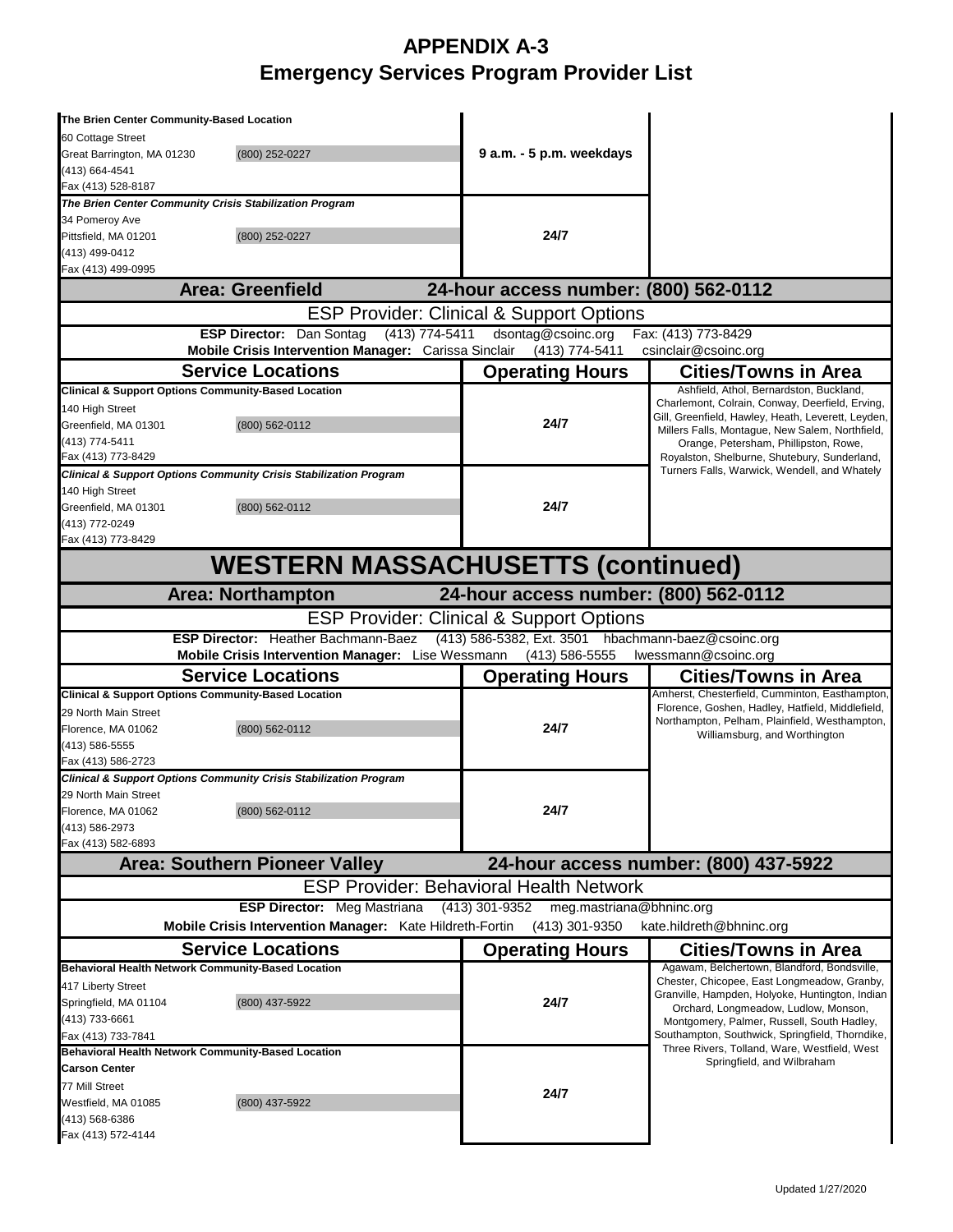|                                           | Behavioral Health Network Community Crisis Stabilization Program                                      |                                                 |                                                                                                 |
|-------------------------------------------|-------------------------------------------------------------------------------------------------------|-------------------------------------------------|-------------------------------------------------------------------------------------------------|
| 417 Liberty Street                        |                                                                                                       |                                                 |                                                                                                 |
| Springfield, MA 01104                     | (800) 437-5922                                                                                        | 24/7                                            |                                                                                                 |
| (413) 733-6661                            |                                                                                                       |                                                 |                                                                                                 |
| Fax (413) 733-7841                        |                                                                                                       |                                                 |                                                                                                 |
|                                           | Behavioral Health Network Community Crisis Stabilization Program                                      |                                                 |                                                                                                 |
| <b>Carson Center</b>                      |                                                                                                       |                                                 |                                                                                                 |
| 77 Mill Street                            |                                                                                                       |                                                 |                                                                                                 |
| Westfield, MA 01085                       | (800) 437-5922                                                                                        | 24/7                                            |                                                                                                 |
| (413) 568-6386                            |                                                                                                       |                                                 |                                                                                                 |
| Fax (413) 572-4144                        |                                                                                                       |                                                 |                                                                                                 |
|                                           | Behavioral Health Network Community Crisis Stabilization Program                                      |                                                 |                                                                                                 |
| 40 Bobala Road                            |                                                                                                       |                                                 |                                                                                                 |
| Holyoke, MA 01104                         | (800) 437-5922                                                                                        | 24/7                                            |                                                                                                 |
| (413) 532-8016                            |                                                                                                       |                                                 |                                                                                                 |
| Fax (413) 532-8205                        |                                                                                                       |                                                 |                                                                                                 |
|                                           |                                                                                                       | <b>CENTRAL MASSACHUSETTS</b>                    |                                                                                                 |
|                                           | <b>Area: Metro West</b>                                                                               | 24-hour access number: (800) 640-5432           |                                                                                                 |
|                                           |                                                                                                       | <b>ESP Provider: Advocates</b>                  |                                                                                                 |
|                                           | <b>ESP Director: Sarah Trongone</b>                                                                   | (508) 661-2049 strongone@advocatesinc.org       |                                                                                                 |
|                                           | Mobile Crisis Intervention Manager: Casey Doherty<br>Mobile Crisis Intervention Manager: John DeRonck | (781) 893-2003<br>(508) 661-2043                | cadohert@advocatesinc.org<br>jderonc@advocatesinc.org                                           |
|                                           | <b>Service Locations</b>                                                                              | <b>Operating Hours</b>                          | <b>Cities/Towns in Area</b>                                                                     |
| <b>Advocates Community-Based Location</b> |                                                                                                       |                                                 | Acton, Ashland, Arlington, Bedford, Belmont,                                                    |
| 354 Waverly Street                        |                                                                                                       |                                                 | Boxborough, Burlington, Carlisle, Concord,                                                      |
| Framingham, MA 01702                      | (800) 640-5432                                                                                        | 24/7                                            | Framingham, Holliston, Hopkinton, Hudson,<br>Lexington, Lincoln, Littleton, Maynard,            |
| (508) 872-3333                            |                                                                                                       |                                                 | Marlborough, Natick, Northborough, Sherborn,                                                    |
| Fax (508) 875-2600                        |                                                                                                       |                                                 | Southborough, Stow, Sudbury, Waltham,                                                           |
| <b>Advocates Community-Based Location</b> |                                                                                                       |                                                 | Watertown, Wayland, Westborough, Wilmington,                                                    |
| 28 Mill Street                            |                                                                                                       |                                                 | Winchester, and Woburn                                                                          |
| Marlboro, MA 01752                        | (800) 640-5432                                                                                        | 24/7                                            |                                                                                                 |
| (508) 786-1584                            |                                                                                                       |                                                 |                                                                                                 |
| Fax (508) 786-1585                        |                                                                                                       |                                                 |                                                                                                 |
| <b>Advocates Community-Based Location</b> |                                                                                                       |                                                 |                                                                                                 |
| 675 Main Street                           |                                                                                                       |                                                 |                                                                                                 |
| Waltham, MA 02451                         | (800) 540-5806                                                                                        | 24/7                                            |                                                                                                 |
| (781) 893-2003                            |                                                                                                       |                                                 |                                                                                                 |
| Fax (781) 647-0183                        |                                                                                                       |                                                 |                                                                                                 |
|                                           | <b>Advocates Community Crisis Stabilization Program</b>                                               |                                                 |                                                                                                 |
| 28 Mill Street                            |                                                                                                       | 24/7                                            |                                                                                                 |
| Marlboro, MA 01752<br>(508) 786-1580      | (800) 640-5432                                                                                        |                                                 |                                                                                                 |
|                                           |                                                                                                       |                                                 |                                                                                                 |
|                                           | <b>Area: North County</b>                                                                             | 24-hour access number: (800) 977-5555           |                                                                                                 |
|                                           |                                                                                                       | <b>ESP Provider: Community HealthLink, Inc.</b> |                                                                                                 |
|                                           | Interim ESP Director: Karen Duby (978) 840-9301                                                       | kduby@communityhealthlink.org                   |                                                                                                 |
|                                           | Mobile Crisis Intervention Manager: Lori Simkowitz-Lavigne                                            | (508) 373-7982                                  | Isimkowitz-lavigne@communityhealthlink.org                                                      |
|                                           | <b>Service Locations</b>                                                                              | <b>Operating Hours</b>                          | <b>Cities/Towns in Area</b>                                                                     |
|                                           | Community HealthLink, Inc. Community-Based Location                                                   |                                                 | Ashburnham, Ashby, Ayer, Barre, Berlin, Bolton,                                                 |
| 40 Spruce Street                          |                                                                                                       |                                                 | Clinton, Fitchburg, Gardner, Groton, Harvard,<br>Hubbardston, Lancaster, Leominster, Lunenburg, |
| Leominster, MA 01453                      | (800) 977-5555                                                                                        | 24/7                                            | New Braintree, Oakham, Pepperell, Princeton,                                                    |
| (978) 534-6116                            |                                                                                                       |                                                 | Rutland, Shirley, Sterling, Templeton, Townsend,                                                |
| Fax (978) 537-4966                        |                                                                                                       |                                                 | Westminster, and Winchendon                                                                     |
|                                           | Community HealthLink, Inc. Community-Based Location                                                   |                                                 |                                                                                                 |
| 10 Parker Street                          |                                                                                                       |                                                 |                                                                                                 |
| Gardner, MA 01440                         | (800) 977-5555                                                                                        | 8 a.m. - 6 p.m. weekdays                        |                                                                                                 |
| (978) 630-4740                            |                                                                                                       |                                                 |                                                                                                 |
| Fax (978) 630-4765                        |                                                                                                       |                                                 |                                                                                                 |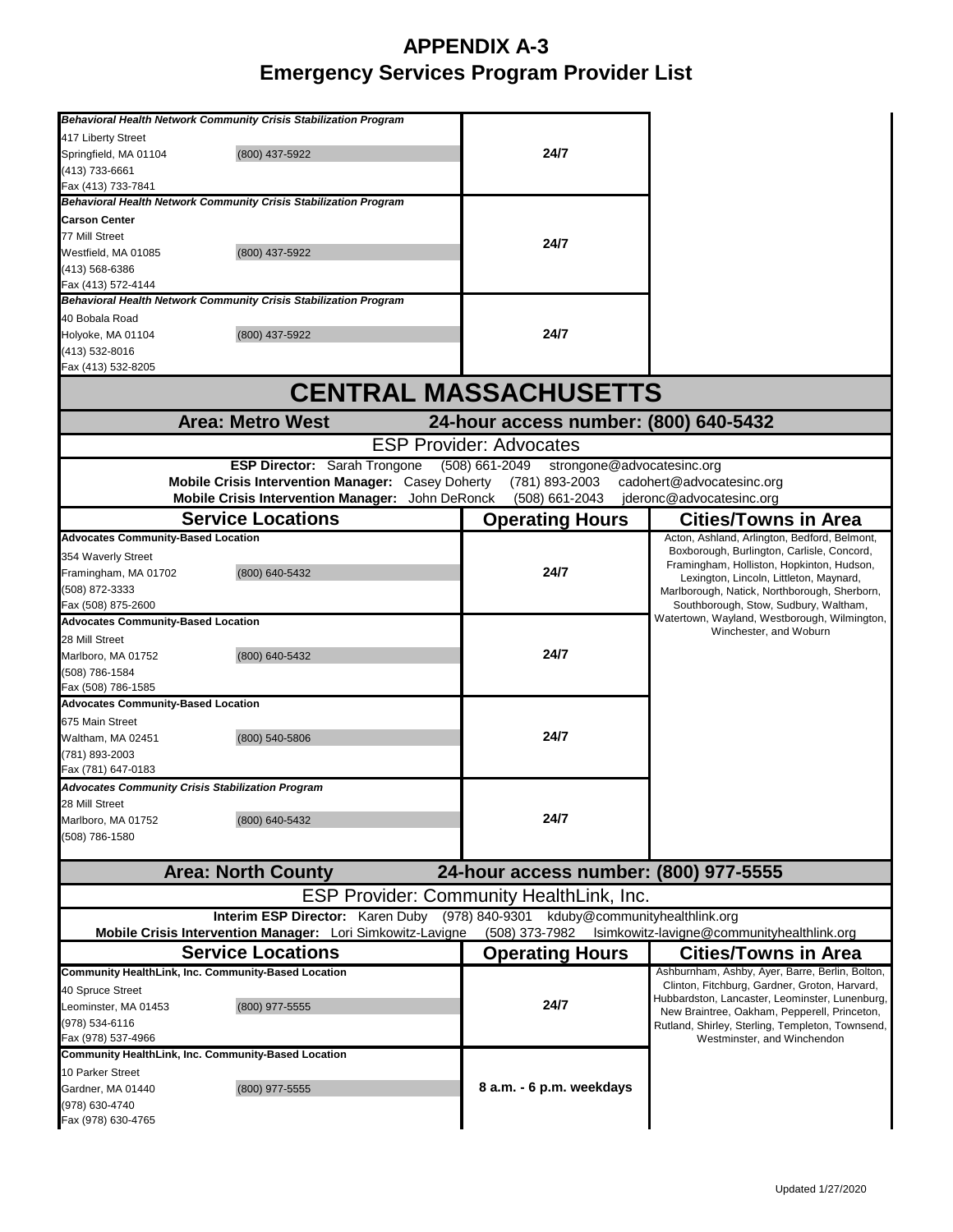| Community HeatlhLink, Inc. Community Crisis Stabilization Program |                                     |                                                                                                            |                                                |                                                                                             |
|-------------------------------------------------------------------|-------------------------------------|------------------------------------------------------------------------------------------------------------|------------------------------------------------|---------------------------------------------------------------------------------------------|
| 40 Spruce Street<br>Leominster, MA 01453                          | (800) 977-5555                      |                                                                                                            | 24/7                                           |                                                                                             |
| (978) 534-6116                                                    |                                     |                                                                                                            |                                                |                                                                                             |
| Fax (978) 534-3294                                                |                                     |                                                                                                            |                                                |                                                                                             |
|                                                                   |                                     |                                                                                                            | <b>CENTRAL MASSACHUSETTS (continued)</b>       |                                                                                             |
|                                                                   | <b>Area: South County</b>           |                                                                                                            | 24-hour access number: (800) 294-4665          |                                                                                             |
|                                                                   |                                     |                                                                                                            | <b>ESP Provider: Riverside Community Care</b>  |                                                                                             |
|                                                                   |                                     | <b>ESP Director: Deb Gardner</b>                                                                           | $(508) 634 - 3420$<br>dgardner@riversidecc.org |                                                                                             |
|                                                                   |                                     | Mobile Crisis Intervention Manager: Hilda Miller<br>Mobile Crisis Intervention Manager: Susan Butler-Moore | (508) 634-3420<br>(508) 765-3035               | hmiller@riversidecc.org<br>sbutler@harringtonhospital.org                                   |
|                                                                   | <b>Service Locations</b>            |                                                                                                            | <b>Operating Hours</b>                         | <b>Cities/Towns in Area</b>                                                                 |
| <b>Riverside Community-Based Location</b>                         |                                     |                                                                                                            |                                                | Bellingham, Blackstone, Brimfield, Brookfield,                                              |
| 32 Hamilton St.                                                   |                                     |                                                                                                            |                                                | Charlton, Douglas, Dudley, East Brookfield,<br>Franklin, Holland, Hopedale, Medway, Mendon, |
| Milford, MA 01757                                                 | (800) 294-4665                      |                                                                                                            | 24/7                                           | Milford, Millville, Northbridge, North Brookfield,                                          |
| (508) 634-3420                                                    |                                     |                                                                                                            |                                                | Oxford, Southbridge, Sturbridge, Sutton, Upton,                                             |
| Fax (508) 422-9644                                                |                                     |                                                                                                            |                                                | Uxbridge, Wales, Warren, Webster, and West<br><b>Brookfield</b>                             |
| <b>Riverside Community-Based Location</b>                         |                                     |                                                                                                            |                                                |                                                                                             |
| 206 Milford Street                                                | (800) 294-4665                      |                                                                                                            | 8 a.m. - 5 p.m. weekdays                       |                                                                                             |
| Upton, MA 01568<br>(508) 529-7000                                 |                                     |                                                                                                            |                                                |                                                                                             |
| Fax (508) 529-7001                                                |                                     |                                                                                                            |                                                |                                                                                             |
| Riverside/Harrington Memorial Hospital                            |                                     |                                                                                                            |                                                |                                                                                             |
| 100 South Street                                                  |                                     |                                                                                                            |                                                |                                                                                             |
| Southbridge, MA 01550                                             | (800) 294-4665                      |                                                                                                            | 8 a.m. - 8 p.m.                                |                                                                                             |
| (508) 765-3035                                                    |                                     |                                                                                                            | 7 days/week                                    |                                                                                             |
| Fax (508) 764-2434                                                |                                     |                                                                                                            |                                                |                                                                                             |
| <b>Riverside Community-Based Location</b>                         |                                     |                                                                                                            |                                                |                                                                                             |
| <b>GB Wells Center</b>                                            |                                     |                                                                                                            |                                                |                                                                                             |
| 29 Pine Street                                                    |                                     |                                                                                                            | <b>To Be Announced</b>                         |                                                                                             |
| Southbridge, MA 01550                                             | (800) 294-4665                      |                                                                                                            |                                                |                                                                                             |
| (508) 765-9167                                                    |                                     |                                                                                                            |                                                |                                                                                             |
| Fax (508) 764-2434                                                |                                     |                                                                                                            |                                                |                                                                                             |
| <b>Riverside Community Crisis Stabiilization Program</b>          |                                     |                                                                                                            |                                                |                                                                                             |
| 32 Hamilton St.                                                   | (800) 294-4665                      |                                                                                                            | 24/7                                           |                                                                                             |
| Milford, MA 01757<br>(508) 634-3420                               |                                     |                                                                                                            |                                                |                                                                                             |
| Fax (508) 422-9644                                                |                                     |                                                                                                            |                                                |                                                                                             |
|                                                                   | Area: Worcester                     |                                                                                                            | 24-hour access number: (866) 549-2142          |                                                                                             |
|                                                                   |                                     |                                                                                                            | ESP Provider: Community Healthlink, Inc.       |                                                                                             |
|                                                                   | <b>ESP Director: Bill Dwinnells</b> | (508) 373-7833                                                                                             | wdwinnells@communityhealthlink.org             |                                                                                             |
|                                                                   |                                     | Mobile Crisis Intervention Manager: Lori Simkowitz-Lavigne                                                 | (508) 373-7982                                 | Isimkowitz-lavigne@communityhealthlink.org                                                  |
| Community HealthLink, Inc. Community-Based Location               | <b>Service Locations</b>            |                                                                                                            | <b>Operating Hours</b>                         | <b>Cities/Towns in Area</b><br>Auburn, Boylston, Grafton, Holden, Leicester,                |
|                                                                   |                                     |                                                                                                            |                                                | Milbury, Paxton, Shrewsbury, Spencer, West                                                  |
| 72 Jaques Ave                                                     |                                     |                                                                                                            | 8 a.m. - 8 p.m. weekdays<br>8                  | Boylston, and Worcester                                                                     |
| Thayer Building, 2nd floor                                        |                                     |                                                                                                            | a.m. - 5 p.m. weekends                         |                                                                                             |
| Worcester, MA 01610                                               | (866) 549-2142                      |                                                                                                            |                                                |                                                                                             |
| (508) 860-1283<br>Fax (508) 856-1695                              |                                     |                                                                                                            |                                                |                                                                                             |
| <b>UMASS Memorial Medical Center</b>                              |                                     |                                                                                                            |                                                |                                                                                             |
| 55 Lake Avenue North                                              |                                     |                                                                                                            |                                                |                                                                                             |
| Worcester, MA 01655                                               | (866) 549-2142                      |                                                                                                            | 24/7                                           |                                                                                             |
| (508) 334-3562                                                    |                                     |                                                                                                            |                                                |                                                                                             |
| Fax (508) 856-1695                                                |                                     |                                                                                                            |                                                |                                                                                             |
| Community HealthLink, Inc. Community Crisis Stabalization Program |                                     |                                                                                                            |                                                |                                                                                             |
| 72 Jaques Ave                                                     |                                     |                                                                                                            |                                                |                                                                                             |
| Thayer Building, 2nd floor                                        |                                     |                                                                                                            |                                                |                                                                                             |
| Worcester, MA 01610                                               | (866) 549-2142                      |                                                                                                            | 24/7                                           |                                                                                             |
| (508) 860-1283                                                    |                                     |                                                                                                            |                                                |                                                                                             |
| Fax (508) 856-1695                                                |                                     |                                                                                                            |                                                |                                                                                             |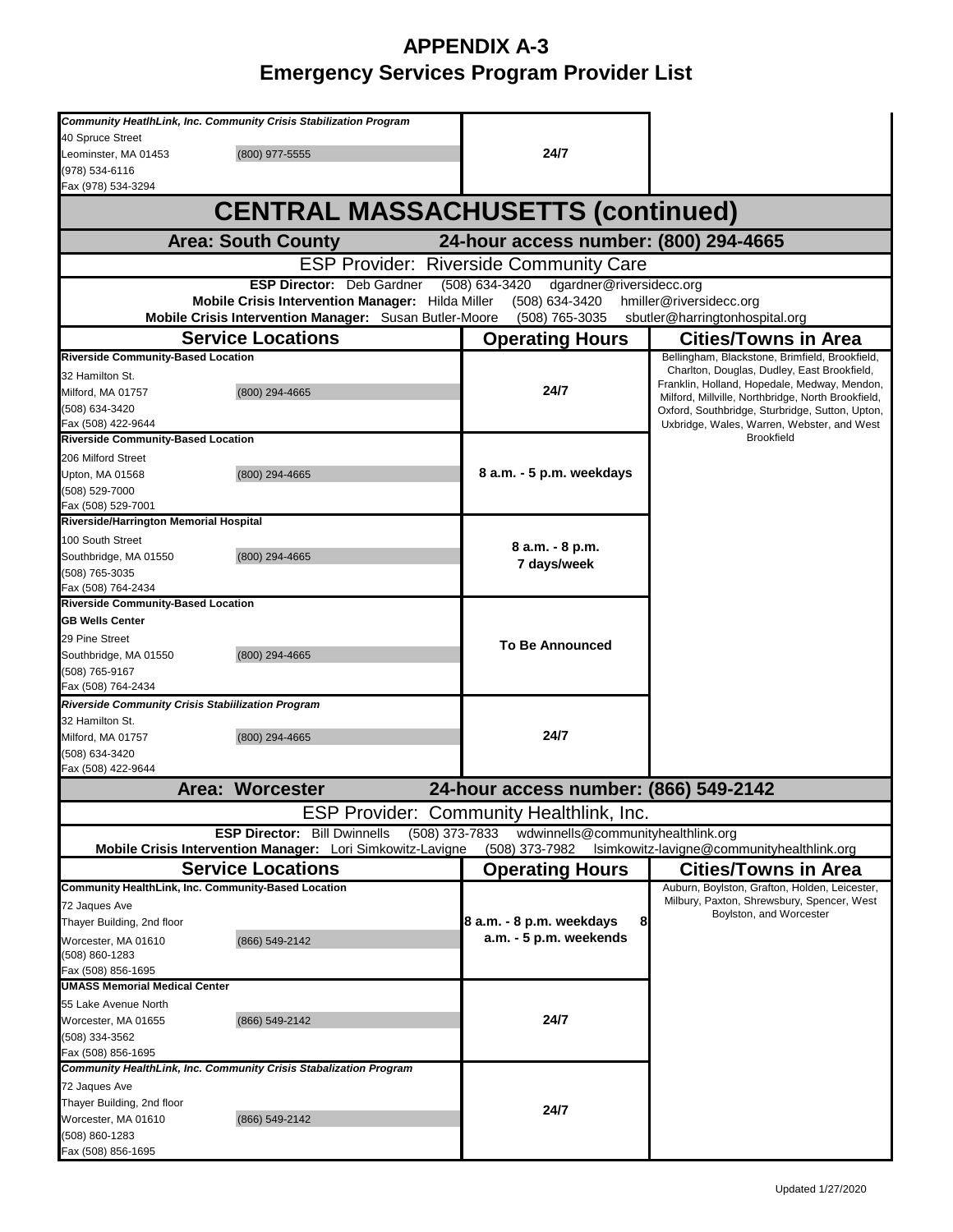| <b>NORTHEASTERN MASSACHUSETTS</b>                                              |                                                                                                                       |                                                            |                                                                                            |
|--------------------------------------------------------------------------------|-----------------------------------------------------------------------------------------------------------------------|------------------------------------------------------------|--------------------------------------------------------------------------------------------|
|                                                                                | <b>Area: North Essex</b>                                                                                              | 24-hour access number: (866) 523-1216                      |                                                                                            |
|                                                                                |                                                                                                                       | ESP Provider: Health and Education Services (HES)          |                                                                                            |
|                                                                                | <b>ESP Director: Colleen Babson</b>                                                                                   | $(978)$ 744-1585<br>cbabson@hes-inc.org                    |                                                                                            |
|                                                                                | Assistant ESP Director: Karen Weinberg (978) 521-7777                                                                 |                                                            | kweinberg@hes-inc.org                                                                      |
|                                                                                | Mobile Crisis Intervention Manager: Paula Garrant (978) 521-7777<br>Mobile Crisis Intervention Manager: Maria Wolters | (978) 744-1585                                             | pgarrant@hes-inc.org<br>mwolters@hes-inc.org                                               |
|                                                                                | <b>Service Locations</b>                                                                                              | <b>Operating Hours</b>                                     | <b>Cities/Towns in Area</b>                                                                |
| <b>HES Community-Based Location</b>                                            |                                                                                                                       |                                                            | Amesbury, Beverly, Boxford, Danvers, Essex,                                                |
| 60 Merrimack Street                                                            |                                                                                                                       | 8 a.m. - 8 p.m. M-Th                                       | Georgetown, Gloucester, Groveland, Hamilton,<br>Haverhill, Ipswich, Manchester by the Sea, |
| Haverhill, MA 01830                                                            | (800) 281-3223                                                                                                        | 8 a.m. - 5 p.m. Fri                                        | Marblehead, Merrimac, Middleton, Newbury,                                                  |
| (978) 521-7777                                                                 |                                                                                                                       |                                                            | Newburyport, Peabody, Rockport, Rowley, Salem,                                             |
| Fax (978)521-7767                                                              |                                                                                                                       |                                                            | Salisbury, Topsfield, Wenham, and West                                                     |
| <b>HES Community-Based Location</b>                                            |                                                                                                                       |                                                            | Newbury                                                                                    |
| 41 Mason Street, Unit #4                                                       |                                                                                                                       |                                                            |                                                                                            |
| Salem, MA 01970                                                                | (866) 523-1216                                                                                                        | 24/7                                                       |                                                                                            |
| (978) 744-1585                                                                 |                                                                                                                       |                                                            |                                                                                            |
| Fax (978) 744-1379                                                             |                                                                                                                       |                                                            |                                                                                            |
| HES/Salem Hospital - North Shore Medical Center                                |                                                                                                                       |                                                            |                                                                                            |
| 81 Highland Avenue                                                             |                                                                                                                       |                                                            |                                                                                            |
| Salem, MA 01970                                                                | (866) 523-1216                                                                                                        | 24/7                                                       |                                                                                            |
| (978) 354-4550                                                                 |                                                                                                                       |                                                            |                                                                                            |
| Fax (978) 745-9021                                                             |                                                                                                                       |                                                            |                                                                                            |
| <b>HES Community Crisis Stabilization program</b>                              |                                                                                                                       |                                                            |                                                                                            |
| 41 Mason Street, Unit #4                                                       |                                                                                                                       |                                                            |                                                                                            |
| Salem, MA 01970                                                                | (866) 523-1216                                                                                                        | 24/7                                                       |                                                                                            |
| (978) 744-1585                                                                 |                                                                                                                       |                                                            |                                                                                            |
| Fax (978) 744-1379                                                             |                                                                                                                       |                                                            |                                                                                            |
|                                                                                | <b>Area: Lawrence</b>                                                                                                 | 24-hour access number: (877) 255-1261                      |                                                                                            |
|                                                                                |                                                                                                                       | <b>ESP Provider: Health and Education Services (HES)</b>   |                                                                                            |
|                                                                                | <b>ESP Director:</b> David Rafferty<br>Mobile Crisis Intervention Manager: Jose Rodriguez (978) 620-1250              | (978) 620-1250<br>drafferty@hes-inc.org                    | jrodriguez@hes-inc.org                                                                     |
|                                                                                | <b>Service Locations</b>                                                                                              | <b>Operating Hours</b>                                     | <b>Cities/Towns in Area</b>                                                                |
|                                                                                |                                                                                                                       |                                                            | Andover, Lawrence, Methuen, and North Andover                                              |
| <b>HES Community-Based Location</b>                                            |                                                                                                                       |                                                            |                                                                                            |
| 12 Methuen St., 2nd Floor                                                      |                                                                                                                       | 8 a.m. - 12 a.m.                                           |                                                                                            |
| Lawrence, MA 01841                                                             | (877) 255-1261                                                                                                        | 7 days/week                                                |                                                                                            |
| (978)-620-1250<br>Fax (978) 682-9333                                           |                                                                                                                       |                                                            |                                                                                            |
|                                                                                |                                                                                                                       |                                                            |                                                                                            |
| <b>HES Community Crisis Stabilization Program</b><br>12 Methuen St., 2nd Floor |                                                                                                                       |                                                            |                                                                                            |
|                                                                                | (877) 255-1261                                                                                                        | 24/7                                                       |                                                                                            |
| Lawrence, MA 01841<br>(978)-620-1250                                           |                                                                                                                       |                                                            |                                                                                            |
| Fax (978) 682-9333                                                             |                                                                                                                       |                                                            |                                                                                            |
|                                                                                | Area: Lowell                                                                                                          | 24-hour access number: (800) 830-5177                      |                                                                                            |
|                                                                                |                                                                                                                       | ESP Provider: Health and Education Services (HES)          |                                                                                            |
|                                                                                |                                                                                                                       |                                                            |                                                                                            |
|                                                                                | <b>ESP Director: Beth Shapiro</b><br>Mobile Crisis Intervention Manager: Cathy Richardson-Brown                       | $(978)$ 322-5120<br>bshapiro@hes-inc.org<br>(978) 322-5120 | crichardsonbrown@hes-inc.org                                                               |
|                                                                                | <b>Service Locations</b>                                                                                              | <b>Operating Hours</b>                                     | <b>Cities/Towns in Area</b>                                                                |
| <b>HES Community-Based Location</b>                                            |                                                                                                                       |                                                            | Billerica, Chelmsford, Dracut, Dunstable, Lowell,                                          |
| 391 Varnum Ave                                                                 |                                                                                                                       |                                                            | Tewksbury, Tyngsboro, and Westford                                                         |
| Lowell, MA 01854                                                               | (800) 830-5177                                                                                                        | 8 a.m. - 8 p.m.                                            |                                                                                            |
| (978) 322-5120                                                                 |                                                                                                                       | 7 days/week                                                |                                                                                            |
| Fax (978) 322-5134                                                             |                                                                                                                       |                                                            |                                                                                            |
| <b>HES Community Crisis Stabilization Program</b>                              |                                                                                                                       |                                                            |                                                                                            |
| 391 Varnum Ave                                                                 |                                                                                                                       |                                                            |                                                                                            |
| Lowell, MA 01854                                                               | (800) 830-5177                                                                                                        | 24/7                                                       |                                                                                            |
| (978) 322-5120                                                                 |                                                                                                                       |                                                            |                                                                                            |
|                                                                                |                                                                                                                       |                                                            |                                                                                            |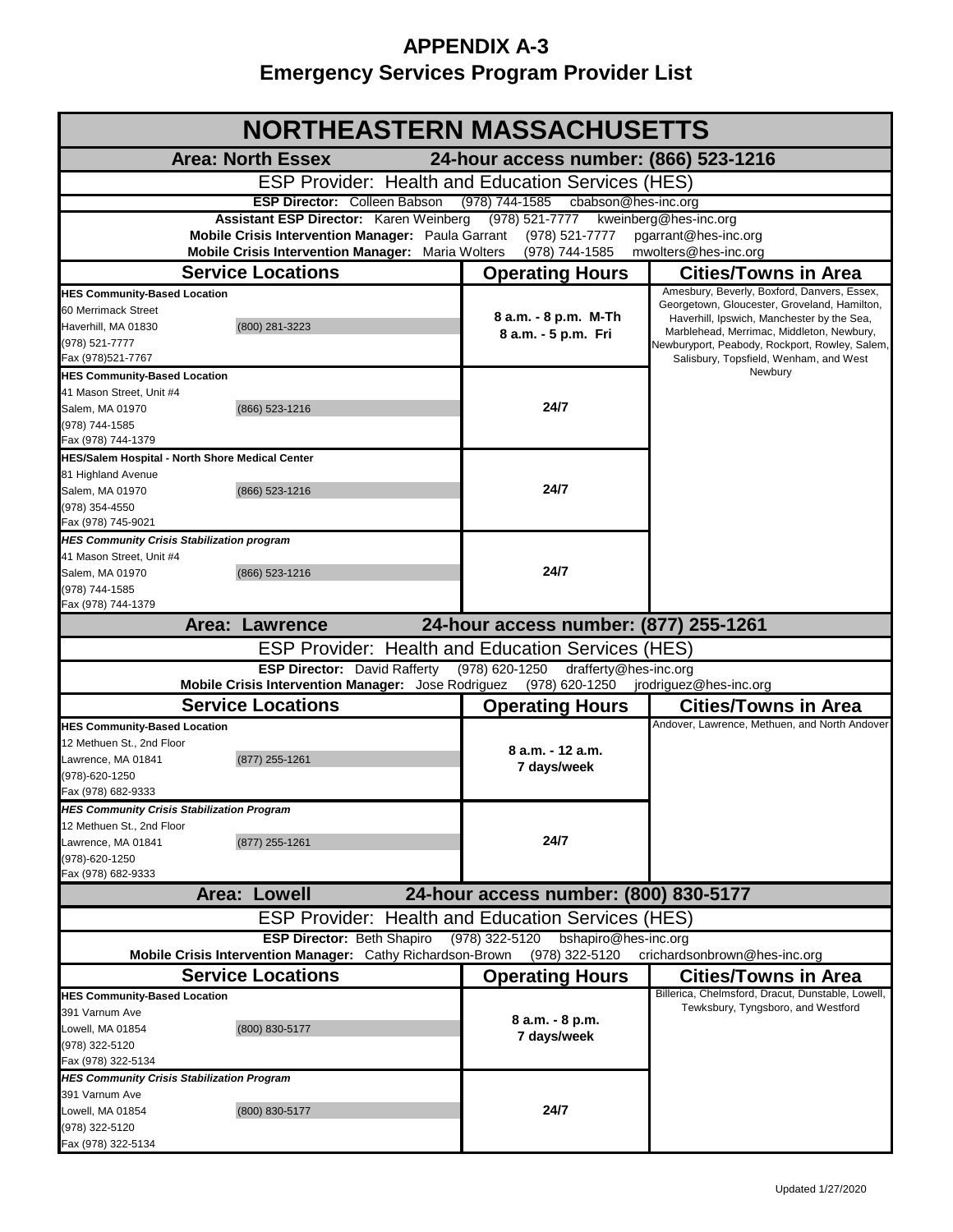| <b>NORTHEASTERN MASSACHUSETTS (continued)</b>                                                                                                                                    |                                                                                                                                                                        |  |                                                                                                                                                                                                      |  |
|----------------------------------------------------------------------------------------------------------------------------------------------------------------------------------|------------------------------------------------------------------------------------------------------------------------------------------------------------------------|--|------------------------------------------------------------------------------------------------------------------------------------------------------------------------------------------------------|--|
| Area: Tri-City                                                                                                                                                                   | 24-hour access number: (800) 988-1111                                                                                                                                  |  |                                                                                                                                                                                                      |  |
| <b>ESP Provider: Eliot Community Services</b>                                                                                                                                    |                                                                                                                                                                        |  |                                                                                                                                                                                                      |  |
| Interim ESP Director: Maureen Gebhardt<br>(781) 581-4427<br>mgebhardt@eliotchs.org<br>Mobile Crisis Intervention Manager: Donna Kausek<br>dkausek@eliotchs.org<br>(781) 581-4493 |                                                                                                                                                                        |  |                                                                                                                                                                                                      |  |
| <b>Service Locations</b>                                                                                                                                                         | <b>Operating Hours</b>                                                                                                                                                 |  | <b>Cities/Towns in Area</b>                                                                                                                                                                          |  |
| <b>Eliot Community-Based Location</b>                                                                                                                                            |                                                                                                                                                                        |  | Everett, Lynn, Lynnfield, Malden, Medford,                                                                                                                                                           |  |
| 95 Pleasant Street<br>(800) 988-1111<br>Lynn, MA 01901<br>(781) 596-9222<br>Fax (781) 581-9876                                                                                   | 8 a.m. - 8 p.m. weekdays<br>9 a.m. - 6 p.m. weekends                                                                                                                   |  | Melrose, Nahant, North Reading, Reading,<br>Saugus, Stoneham, Swampscott, and Wakefield                                                                                                              |  |
| <b>Eliot Community-Based Location</b><br>173 Chelsea Street<br>(800) 988-1111<br>Everett, MA 02149<br>(781) 388-6220<br>Fax (781) 581-9876                                       | 8 a.m. - 8 p.m. weekdays<br>9 a.m. - 6 p.m. weekends                                                                                                                   |  |                                                                                                                                                                                                      |  |
| <b>Eliot Community Crisis Stabilization Program</b><br>95 Pleasant Street<br>(800) 988-1111<br>Lynn, MA 01901<br>(781) 596-9222<br>Fax (781) 581-9876                            | 24/7                                                                                                                                                                   |  |                                                                                                                                                                                                      |  |
|                                                                                                                                                                                  | <b>SOUTHEASTERN MASSACHUSETTS</b>                                                                                                                                      |  |                                                                                                                                                                                                      |  |
| <b>Area: Southern Coast</b>                                                                                                                                                      | 24-hour access number: (877) 996-3154                                                                                                                                  |  |                                                                                                                                                                                                      |  |
|                                                                                                                                                                                  | <b>ESP Provider: Child and Family Services of New Bedford</b>                                                                                                          |  |                                                                                                                                                                                                      |  |
|                                                                                                                                                                                  | <b>ESP Director:</b> Jessica Medeiros<br>(508) 996-3154 jmedeiros@cfservices.org<br>Mobile Crisis Intervention Manager: Rebecca Pye (508) 996-3154 rpye@cfservices.org |  |                                                                                                                                                                                                      |  |
| <b>Service Locations</b>                                                                                                                                                         | <b>Operating Hours</b>                                                                                                                                                 |  | <b>Cities/Towns in Area</b>                                                                                                                                                                          |  |
| Child and Family Services Community-Based Location<br>543 North Street<br>(877) 996-3154<br>New Bedford, MA 02740<br>(508) 996-3154<br>Fax (508) 991-8082                        | 24/7                                                                                                                                                                   |  | Acushnet, Carver, Dartmouth, Duxbury,<br>Fairhaven, Halifax, Hanover, Hanson, Kingston,<br>Marion, Marshfield, Mattapoisett, New Bedford,<br>Pembroke, Plymouth, Plympton, Rochester, and<br>Wareham |  |
| Child and Family Services Community-Based Location                                                                                                                               |                                                                                                                                                                        |  |                                                                                                                                                                                                      |  |
| 118 Long Pond Rd, Ste 102<br>(877) 996-3154<br>Plymouth, MA 02360<br>(508) 747-8834<br>Fax (508) 747-8835                                                                        | 24/7                                                                                                                                                                   |  |                                                                                                                                                                                                      |  |
| Child and Family Services Community Crisis Stabilization Program                                                                                                                 |                                                                                                                                                                        |  |                                                                                                                                                                                                      |  |
| 543 North Street<br>New Bedford, MA 02740<br>(877) 996-3154<br>(508) 996-3154<br>Fax (508) 991-8082                                                                              | 24/7                                                                                                                                                                   |  |                                                                                                                                                                                                      |  |
| <b>Area: Brockton</b><br>24-hour access number: (877) 670-9957                                                                                                                   |                                                                                                                                                                        |  |                                                                                                                                                                                                      |  |
| ESP Provider: Community Counseling of Bristol County (CCBC) Brockton                                                                                                             |                                                                                                                                                                        |  |                                                                                                                                                                                                      |  |
| ESP Director: Maria Johnson (508) 897-2100 TBD<br>Mobile Crisis Intervention Manager: Heather McCarthy (508) 897-2100 TBD                                                        |                                                                                                                                                                        |  |                                                                                                                                                                                                      |  |
|                                                                                                                                                                                  |                                                                                                                                                                        |  |                                                                                                                                                                                                      |  |
| <b>Service Locations</b><br><b>Brockton Multi-Service Center Community-Based Location</b>                                                                                        | <b>Operating Hours</b>                                                                                                                                                 |  | <b>Cities/Towns in Area</b><br>Abington, Avon, Bridgewater, Brockton, East                                                                                                                           |  |
| 165 Quincy Street<br>(877) 670-9957<br>Brockton, MA 02302<br>(508) 897-2100<br>Fax (508) 897-2135                                                                                | 24/7                                                                                                                                                                   |  | Bridgewater, Easton, Holbrook, Rockland,<br>Stoughton, West Bridgewater, and Whitman                                                                                                                 |  |
| <b>Brockton Multi-Service Community Crisis Stabilization Program</b><br>165 Quincy Street<br>Brockton, MA 02302<br>(877) 670-9957<br>(508) 897-2100<br>Fax (508) 586-5117        | 24/7                                                                                                                                                                   |  |                                                                                                                                                                                                      |  |